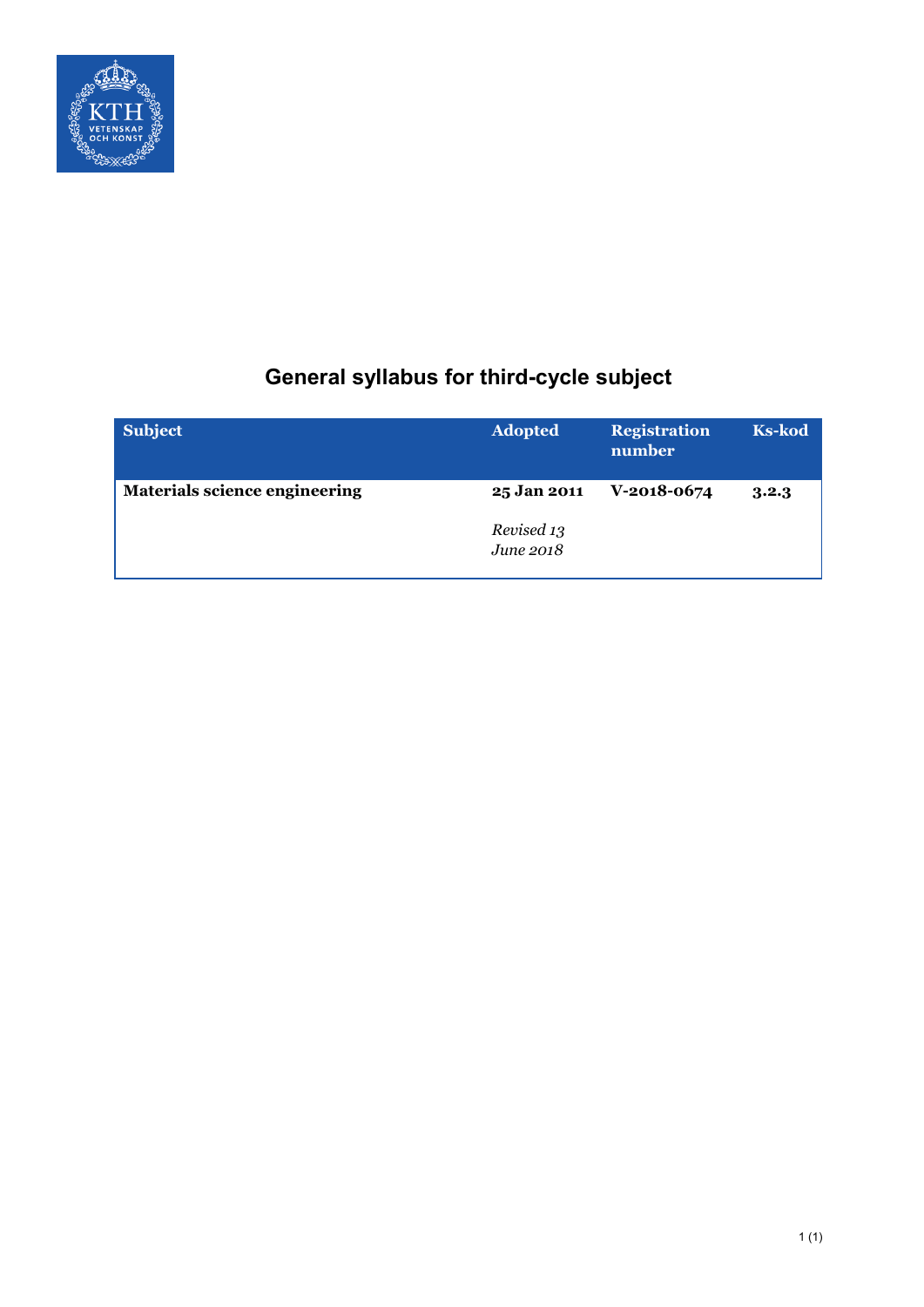## **General syllabus**

#### *Adopted by the faculty council/education committee: 25 Jan 2011*

*Revised: 13 Jun 2018*

## **Subject title in Swedish (and English translation)**

*State also whether the subject has specialisations.*

Teknisk materialvetenskap (Eng. Materials Science and Engineering)

The programme has no specialisations.

## **Subject description – Main content of the programme**

Education is in a wide field spanning from structural materials to functional materials. The various materials studied largely reflect the materials required by Swedish industry, steel and cemented carbide being the prime examples. However, the programme also covers aluminium alloys, ceramics, magnetic materials, materials for data storage and nanomaterials. The content focuses on material properties, microstructures, production processes and the connection between these, i.e. between material properties and microstructures as well as between production processes and microstructures (and even atomic structures).

## **Programme objectives based on Sweden's Higher Education Ordinance, Annex 2 – Qualifications Ordinance**

*Each doctoral student's individual study plan shall be designed to guarantee the possibility of attaining the qualitative targets in the Higher Education Ordinance and KTH's objectives. Attainment shall be evaluated for each individual doctoral student. This shall be done annually by monitoring the individual study plan. The latter shall comment on how, vis-à-vis the goals (i.e. targets and objectives), the programme's courses and thesis work achieve progression. Other activities (e.g. supervision and outward-oriented operations in line with education and public outreach) shall also be factored into this.*

*State the programme elements for promoting goal attainment. Other details are to be given in an appendix to the subject's study plan.*

#### *Knowledge and understanding*

*For a Degree of Doctor, the doctoral student shall demonstrate:*

*- Wide expertise in, and a systematic understanding of, the research domain; and, deep and current specialist knowledge in a delimited part of the research domain.*

*- Familiarity with scientific methodology in general and the specific research domain's methods in particular.*

To attain this goal, doctoral students take part in recommended and optional courses. The recommended courses have the function of further ensuring each doctoral student's wide expertise, insights and abilities. For the doctoral students who undertake departmental duties and teach, basic qualification in teaching and learning in higher education is compulsory. The optional courses are specialised, subject-specific courses that, within his/her research specialisation, each doctoral student takes to ensure his/her: specialist knowledge; specialised methodological know-how; specialised analytical ability; ability to identify and plan research projects; and, ability to identify the need for further knowledge. These courses are selected in consultation with a supervisor. All doctoral students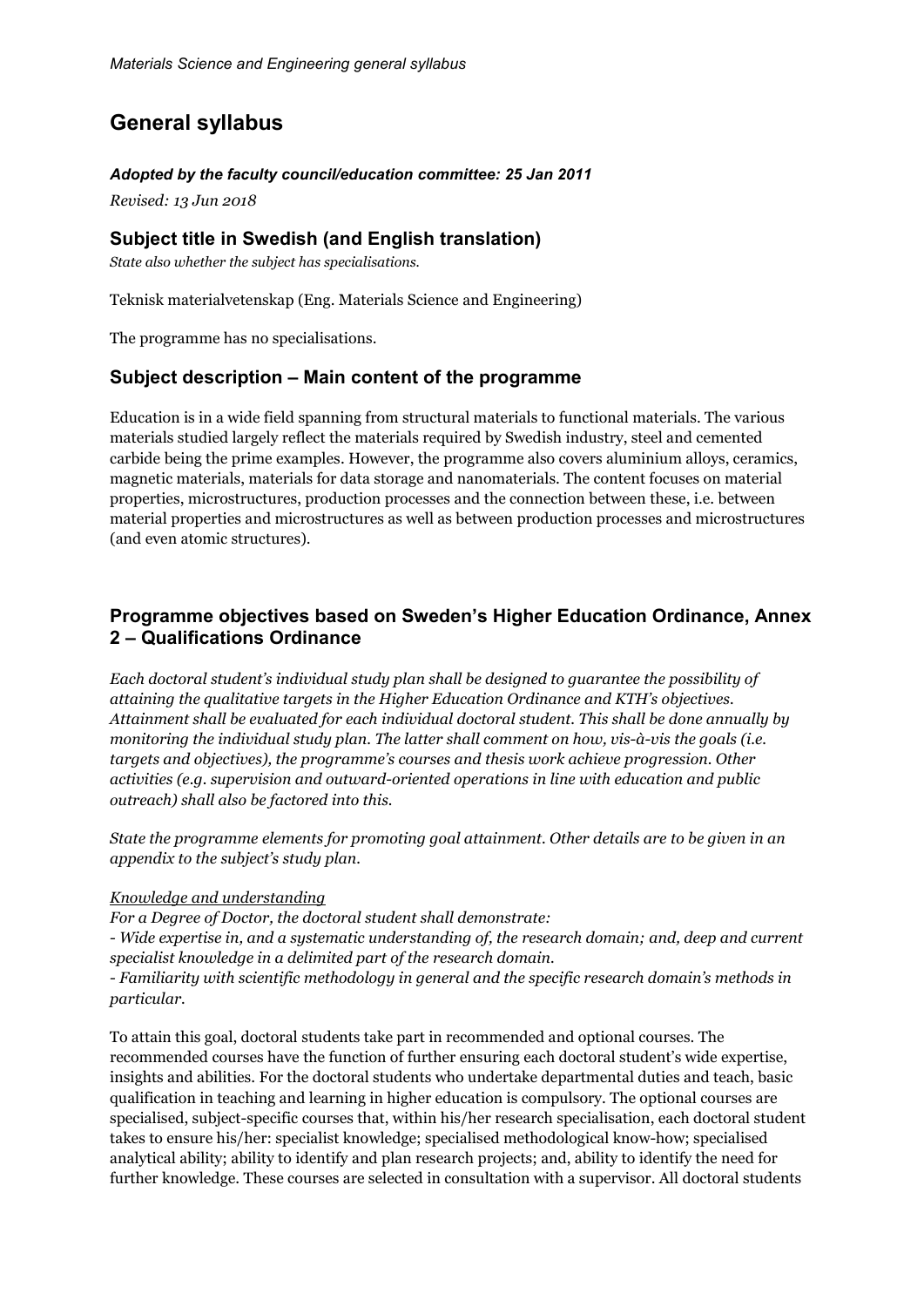take part in internal seminars where each doctoral student presents his/her research and has the opportunity to demonstrate his/her ability to present and discuss research. All doctoral students are also expected to present and discuss research at international conferences.

*Demonstrate familiarity with scientific methodology in general and the specific research domain's methods in particular*. It is considered that this goal is attained by active participation in research, third-cycle courses, scientific discussions and seminars.

#### *Skills and abilities (communication ability included therein)*

*For a Degree of Doctor, the doctoral student shall:*

*- Demonstrate an aptitude for scientific analysis and synthesis, as well as for independent critical examination and assessment of new and complex phenomena, issues and situations.*

*- Demonstrate an ability to critically, independently, creatively and with scientific precision identify and formulate issues as well as plan and use appropriate methods to conduct research and other advanced assignments within given time frames and examine and evaluate this work.*

*- Via a thesis, demonstrate an ability to significantly contribute, through own research, to knowledge development.*

*- Demonstrate an ability, in both national and international contexts, to authoritatively present and discuss, orally and in writing, research and research results in dialogues with the scientific community and society in general.*

*- Demonstrate an ability to identify further knowledge needs.*

*- Demonstrate the potential (within research, education and other advanced, professional contexts) to contribute to societal development and others' learning.*

This goal is attained through: analysis and critical review of earlier work in the area (based on this, suitable methods are selected to solve various research issues); proposals for new research issues; scientific explanation and relevant conclusions in scientific papers; teaching in first and secondcycle education; supervision of degree projects; transferring knowledge to industrial partners and the general public; and, presentation and popular-science articles.

#### *Judgement and approach*

*For a Degree of Doctor, the doctoral student shall:*

*- Demonstrate intellectual independence and scientific probity as well as an ability to assess research ethicality.*

*- Demonstrate specialised insight into the possibilities and limitations of the discipline, its societal role and the responsibility people bear for how it is used.*

This goal is attained through discussions (with supervisors) of ethical aspects when structuring research projects and before publishing any work. The societal impact of research results is discussed in the academic environment, both locally (the department) and in a wider context. Intellectual independence is made evident through the research student's own initiatives being clearly explained in the thesis. Scientific probity is checked via, for example, the plagiarism check to which the thesis is subjected.

#### *Sustainable development*

*For a Degree of Doctor, the doctoral student shall: - Demonstrate knowledge of, and an ability to make, relevant environmental and ethical decisions in order to be able to contribute to sustainable societal development.*

Doctoral students shall be aware of how knowledge in materials science and engineering can be used to contribute to the development of an ecologically, technically, socially and economically sustainable society. As an element in the third-cycle programme, each doctoral student shall acquire knowledge and insights of and into sustainability issues, in particular: questions regarding the definition and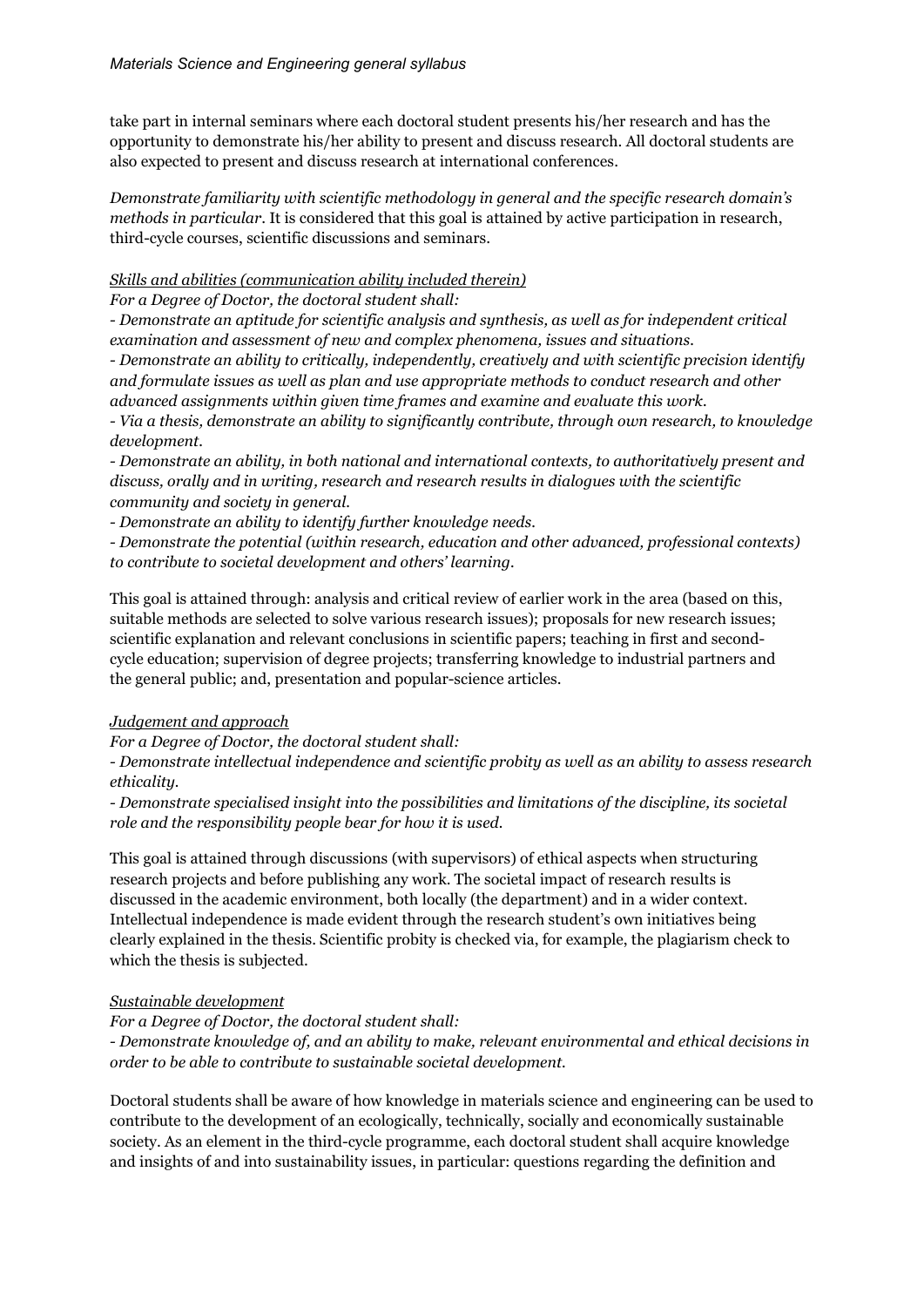implications of sustainability; and, the links to various relevant factors when planning, financing and managing various materials-based processes and industries.

## **Specific entry requirements**

*Subject knowledge requirements and any language requirements are to be entered here.*

KTH's general entry requirements for admission third-cycle education apply. Amongst other things, this means that doctoral students are expected to be able to study and write scientific English and to speak English fluently.

In accordance with § 40 of chap. 7 of the Higher Education Ordinance, the imposed specific entry requirements shall be absolutely essential for the student to be able to benefit from the programme. The requirements may relate to:

- 1. Knowledge from higher education study courses and programmes (or equivalent).
- 2. Special professional experience.
- 3. Necessary language ability or anything else made necessary by the programme.

## **Selection rules**

Admission of students to third-cycle education is decided by the head of the school. The selection basis is the degree of ability to benefit from third-cycle education. In the first instance, selection is based on documented material cited by the applicant. Other decision inputs such as applicant interviews and contacts with previous higher education institutions may also be important. Suitability for third-cycle education is determined by considering: grades; earlier activities; interests; and, capacity for independent work and critical analysis.

## **Content and examination of the course component**

Third-cycle education comprises a course component and a thesis requirement:

- A Degree of Licentiate requires 120 higher education credits (HECs), the dissertation component providing at least 60 of these and the course component at least 30.
- A Degree of Doctor requires 240 HECs, the thesis providing at least 120 of these and the course component providing at least 60.

The doctoral programme has no compulsory courses. It does have many subject-specific (optional) courses and a number of strongly recommended courses of a more general character (e.g. theory of science and scientific writing).

#### **Optional courses**

There is great flexibility in the selection of courses that are to make up the programme. The principal supervisor and doctoral student are to jointly agree on which courses are most relevant for the doctoral student's education. The courses are to be recorded in the study plan. This is to be updated if any decision by a supervisor and the doctoral student results in changes. Most of the programme's courses are given regularly, e.g. every other year. The course are not listed here, but can be found through KTH's system.

#### **Courses in research skills, teaching and communication**

The following courses (or equivalents), which provide academic skills or a deeper understanding of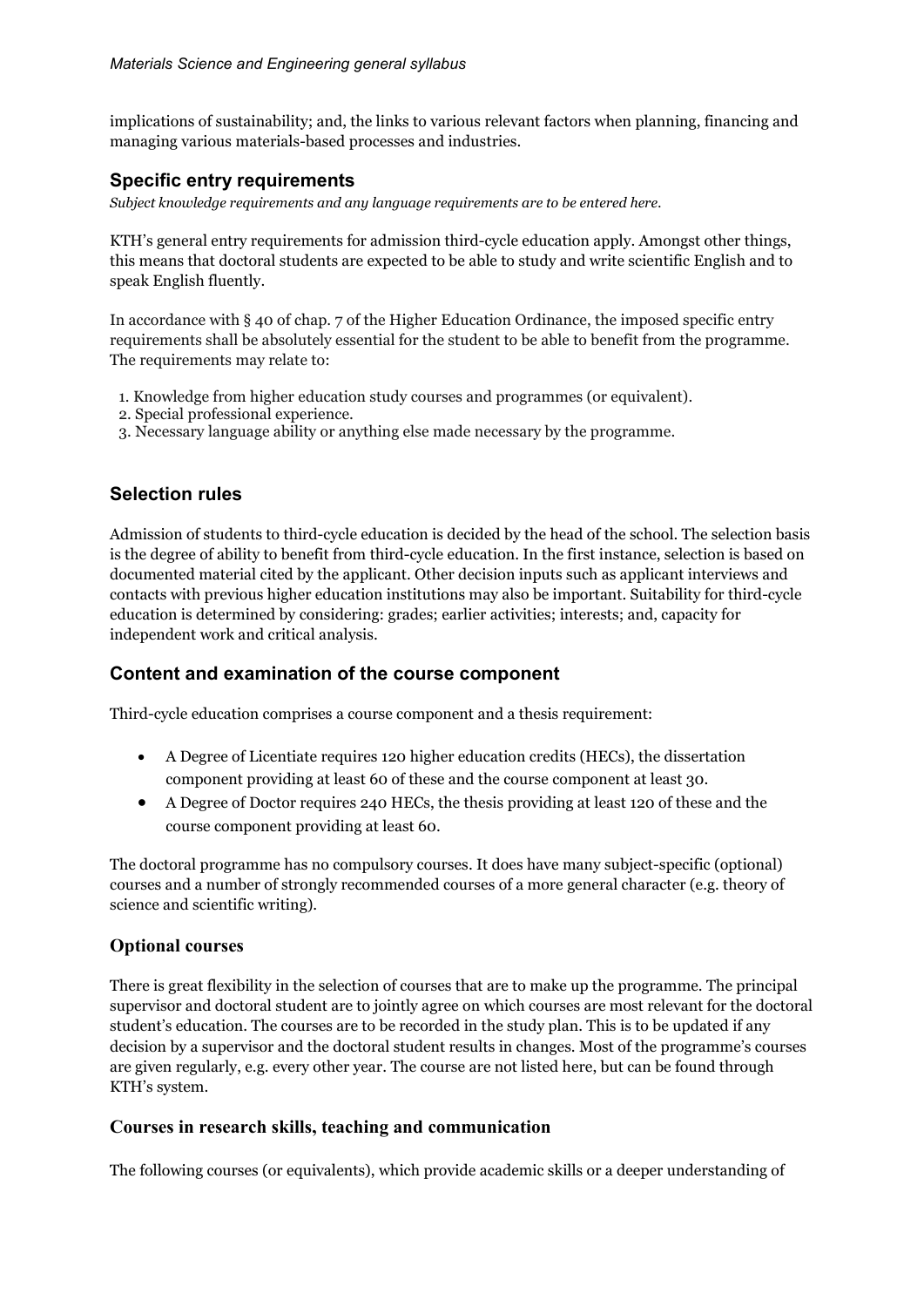research, are strongly recommended:

- DS3102 "Writing scientific papers," 5 HECs.
- AK3014 "Theory of science and research methodology," 3 HECs.
- AK3015 "The persevering researcher", 2 HECs.
- LH200V "Basic communication and teaching" (GKU), 3 HECs<sup>\*</sup>.
- MH3906 "Basic supervising", 3 HECs.
- 4H5900 "Supervising and planning", 6 HECs.
- MH3306 "The School of Industrial Engineering and Management's doctoral conference", 2 HECs.
- ME2075 "Leadership and power in industrial organisations: gender perspective and aspects of diversity", 6 HECs.

\* Compulsory for doctoral students who undertake teaching.

#### **Relevant online courses (massive open online courses – MOOCs)**

Provided the doctoral programme's director (DA) has given approval, credits from relevant online courses by national or international higher education institutions can be transferred.

#### **Crediting of course merits from first and second-cycle education**

KTH's regulations on the transfer of higher education credits from first and second-cycle education are adhered to.

Courses from first and second-cycle education can only be counted if they dealt with subject areas that are relevant to the third-cycle programme and only if they are not part of the entry requirements.

Third-cycle courses given by other higher education institutions, national graduate schools or international networks can be counted. All courses should be discussed with the supervisors and approved by the principal supervisor.

When transferring higher education credits, the regulations in KTH's Qualifications Ordinance for third-cycle education are adhered to.

#### **Course examination**

Courses that are part of third-cycle education are examined via written examination, oral examinations or project work. Examinations are structured so that the examiner can assure himself/herself that the doctoral student has acquired the course content.

## **Higher education requirements**

#### **Degree of Doctor**

*The award of a Degree of Doctor requires 240 HECs. The thesis shall provide at least 120 HECs in this.*

#### Thesis

*Quality and any other thesis requirements.*

Thesis work is a compulsory part of third-cycle education. Said work is aimed at the doctoral student developing an ability to make independent contributions to research and the scientific community. The doctoral thesis and the licentiate dissertation can be written either as a monograph or as a compilation of scientific papers. In this latter case, the thesis shall have a separately edited, introductory summary. Irrespective of form, the thesis is assessed as an entirety.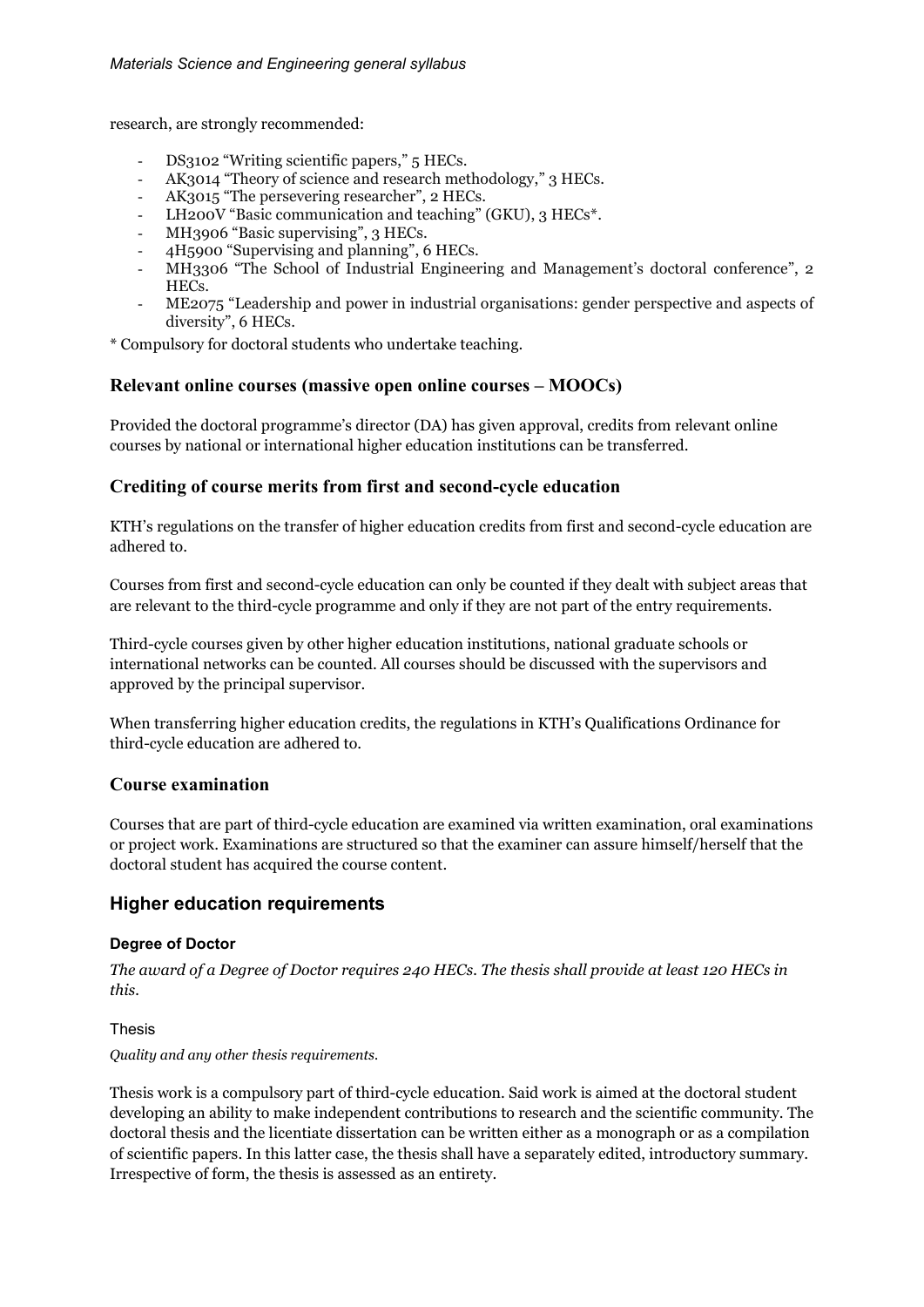A doctoral thesis can build on a licentiate dissertation.

A thesis for a Degree of Doctor shall include new theoretical or empirical research results that, in the chosen subject area, the doctoral student has developed via theoretical or empirical research projects. It shall also include an overview of earlier research in the chosen subject area and shall position the doctoral student's contribution in relation to earlier research. Regardless of whether the doctoral thesis is presented as a monograph or as a compilation of scientific papers, it shall be of such quality that it is assessed to equate to at least four papers published in internationally recognised, peerreviewed scientific journals.

A monograph thesis shall normally be 80,000 – 100,000 words, i.e. between 220 and 260 pages. Besides a summarising, introductory chapter of normally around 50 pages, a compilation thesis shall include at least four publishable scientific papers (the international standard in this area). At the time of the public defence of the thesis, at least two papers must have been published in internationally recognised, expert reviewed scientific journals.

### **Final seminar**

Before finalisation of the doctoral thesis, each doctoral student shall present his/her results at a final seminar at least 6 months (to be assessed by the principal supervisor) before the planned public defence. This final seminar is part of the quality review of the subject study plan and aims to ensure that the doctoral thesis is of a high scientific quality.

Before this seminar, an independent, external or internal quality reviewer (who has not previously been involved in the doctoral student's work and who has at least docent qualifications) is to be appointed. The reviewer shall review papers, conference submissions, manuscripts, draft theses (if available) and any other relevant material that is to be included in the thesis. A final thesis is not required at this point. The quality reviewer will write an opinion with comments and recommendations. He/she may also suggest changes in the material.

All supervisors and doctoral students in the programme are to be invited to the final seminar. The reviewer is expected to attend or to participate via Skype (or equivalent). The doctoral student's supervisors and the director of the doctoral programme shall attend the final seminar. The director of the doctoral programme is to appoint someone from the supervisor assembly to chair the seminar. This may not be one of the doctoral student's supervisors. After thesis presentation and questioning, the group of supervisors (at least three in addition to supervisor and assistant supervisor) comes together. The content and quality of the thesis is discussed at this meeting.

When all recommendations from the seminar have been taken into account, the reviewer has to approve the further presentation of the dissertation, i.e. that the public defence of doctoral thesis can take place.

#### Courses

A Degree of Doctor in the subject requires 60 HECs from courses.

#### **Degree of Licentiate**

*The award of a Degree of Licentiate requires at least 120 HECs. An academic paper shall provide at least 60 HECs in this.*

Academic paper

*Quality and any other academic paper requirements.*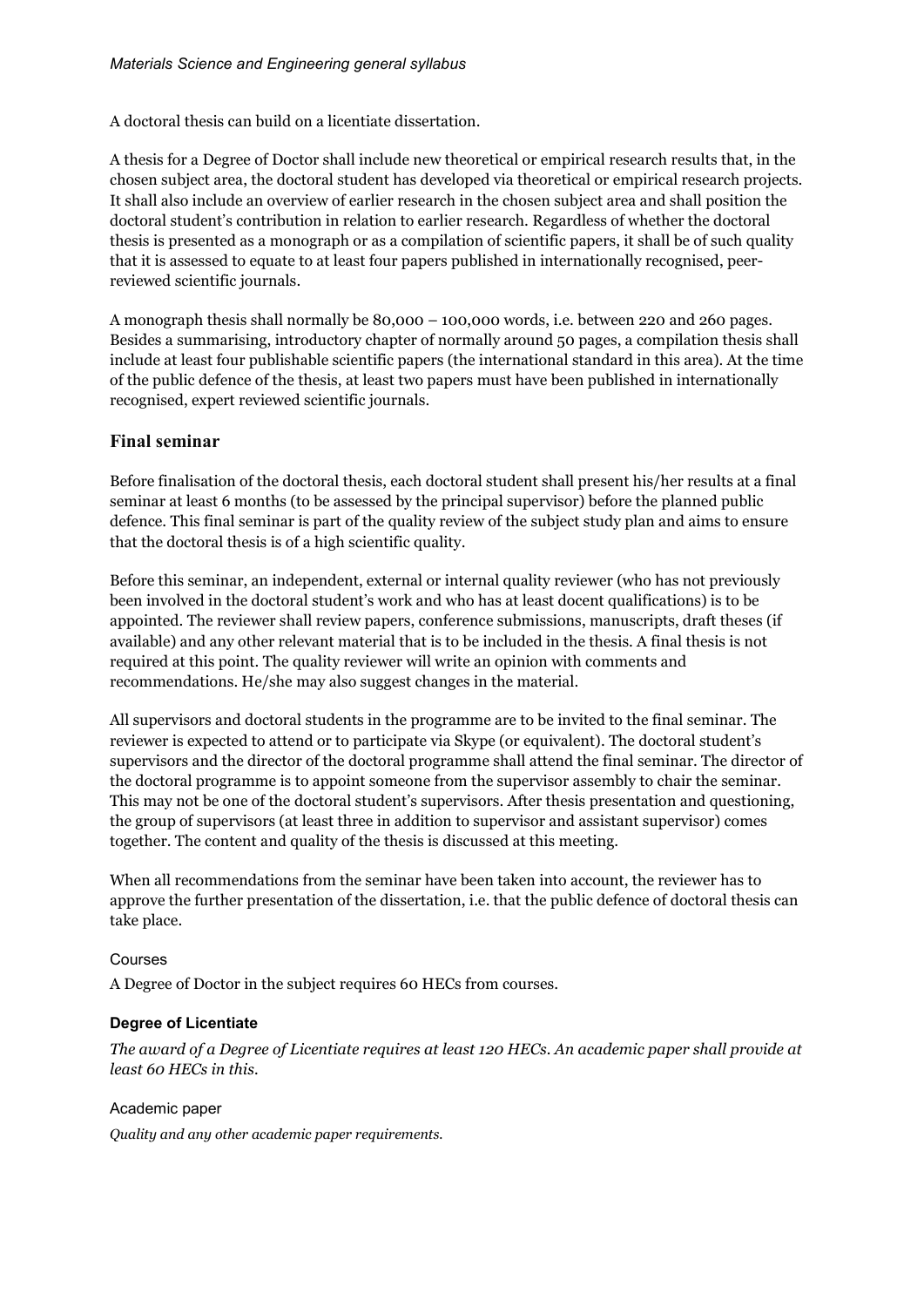#### *Materials Science and Engineering general syllabus*

A licentiate dissertation should either contain new scientific discoveries or an application of an existing scientific discovery in a new area. It should also contain an overview of previously completed research in the selected area and demonstrate the doctoral student's contribution in relation to said previous research.

Regardless of whether the licentiate dissertation is written as a monograph or a compilation of scientific papers, the work input should be at least half that of a doctoral thesis with  $2 - 3$  papers publishable in internationally recognised, peer-reviewed scientific journals.

After approval by the principal supervisor, the licentiate dissertation is to be presented at a public licentiate seminar with an external reviewer in accordance with KTH's rules.

#### Courses

A Degree of Licentiate in the subject requires 30 HECs from courses.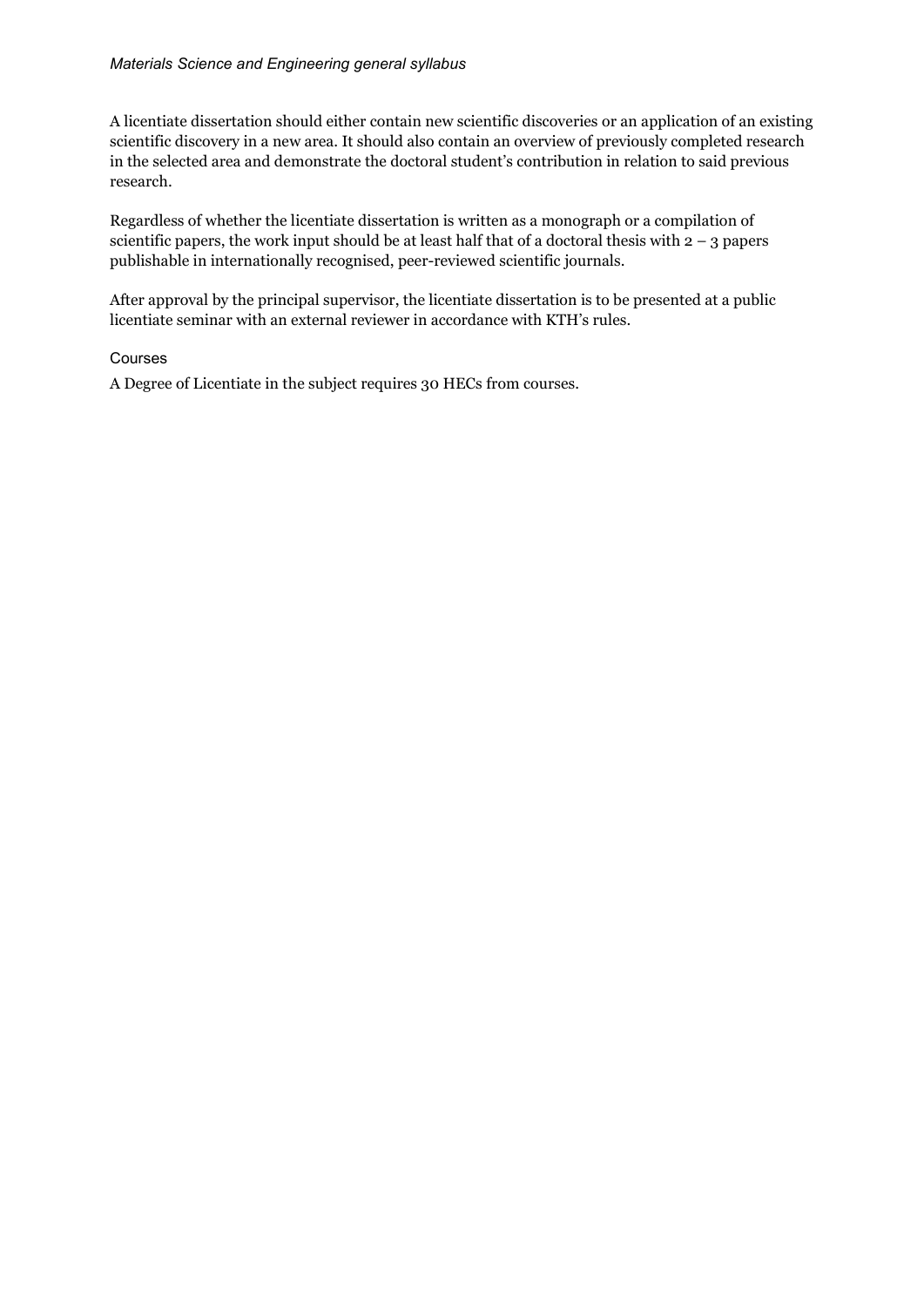*Appendix*

*Qualitative targets (KTH's objectives included therein), as per the Higher Education Ordinance (Appendix 2 – Qualifications Ordinance) for concretising the subject and how the programme is structured to support the attainment of goals (targets and objectives) by doctoral students.*

| Qualitative targets as per the<br><b>Higher Education Ordinance</b><br>(Appendix 2 - Qualifications<br>Ordinance)                                                                                 | <b>Concretisation and adaptation</b><br>of targets to the third-cycle<br>subject area                                                                                                                                                                                                                                                                                                                                                         | <b>Programme elements for</b><br>promoting goal attainment                                                                                                   |
|---------------------------------------------------------------------------------------------------------------------------------------------------------------------------------------------------|-----------------------------------------------------------------------------------------------------------------------------------------------------------------------------------------------------------------------------------------------------------------------------------------------------------------------------------------------------------------------------------------------------------------------------------------------|--------------------------------------------------------------------------------------------------------------------------------------------------------------|
| For a Degree of Doctor, the<br>doctoral student shall:                                                                                                                                            |                                                                                                                                                                                                                                                                                                                                                                                                                                               |                                                                                                                                                              |
| Demonstrate: wide expertise in,<br>and a systematic understanding of,<br>the research domain; and, deep<br>and current specialist knowledge<br>in a delimited part of the research<br>domain.     | It is considered that this goal is<br>attained by taking part in third-<br>cycle courses and reading and<br>following relevant scientific<br>literature. Goal attainment can be<br>checked via: the writing of scientific<br>papers (in the form of submissions<br>for conferences and journals) and<br>the doctoral thesis; and, the<br>presentation and discussion (at<br>conferences and seminars) of own<br>and others' research results. | Participation in third-cycle courses,<br>study of specialised courses.<br>Writing conference and journal<br>submissions.                                     |
| Demonstrate familiarity with<br>scientific methodology in general<br>and the specific research domain's<br>methods in particular.                                                                 | It is considered that this goal is<br>attained and checked via, for<br>example: taking part in relevant<br>third-cycle courses; and, in thesis<br>work and scientific papers,<br>identifying and using current (for<br>the area) methods in solving<br>proposed research issues.                                                                                                                                                              | Participation in relevant third-cycle<br>courses dealing with research<br>methodology and theory of science.                                                 |
| Demonstrate an aptitude for<br>scientific analysis and synthesis, as<br>well as for independent critical<br>examination and assessment of<br>new and complex phenomena,<br>issues and situations. | It is considered that this goal is<br>attained and checked via, for<br>example, having: identified not<br>previously observed phenomena<br>and, as a result thereof, proposed<br>new research issues; contributed a<br>scientific explanation; and, drawn<br>relevant conclusions in scientific<br>papers and conference submissions<br>that the doctoral student has<br>written/co-written.                                                  | By writing journal submissions,<br>participating in international<br>conferences, presenting research<br>results at seminars and in the<br>department.       |
| Demonstrate an ability to<br>critically, independently, creatively<br>and with scientific precision<br>identify and formulate issues as<br>well as plan and use appropriate                       | It is considered that this goal is<br>attained and checked via, for<br>example: critical examination of<br>work in the domain (summarised in<br>the scientific papers that the                                                                                                                                                                                                                                                                | By studying recommended and<br>optional courses. Writing<br>conference and journal<br>submissions. Making literature<br>surveys. Presenting research results |

#### **Degree of Doctor**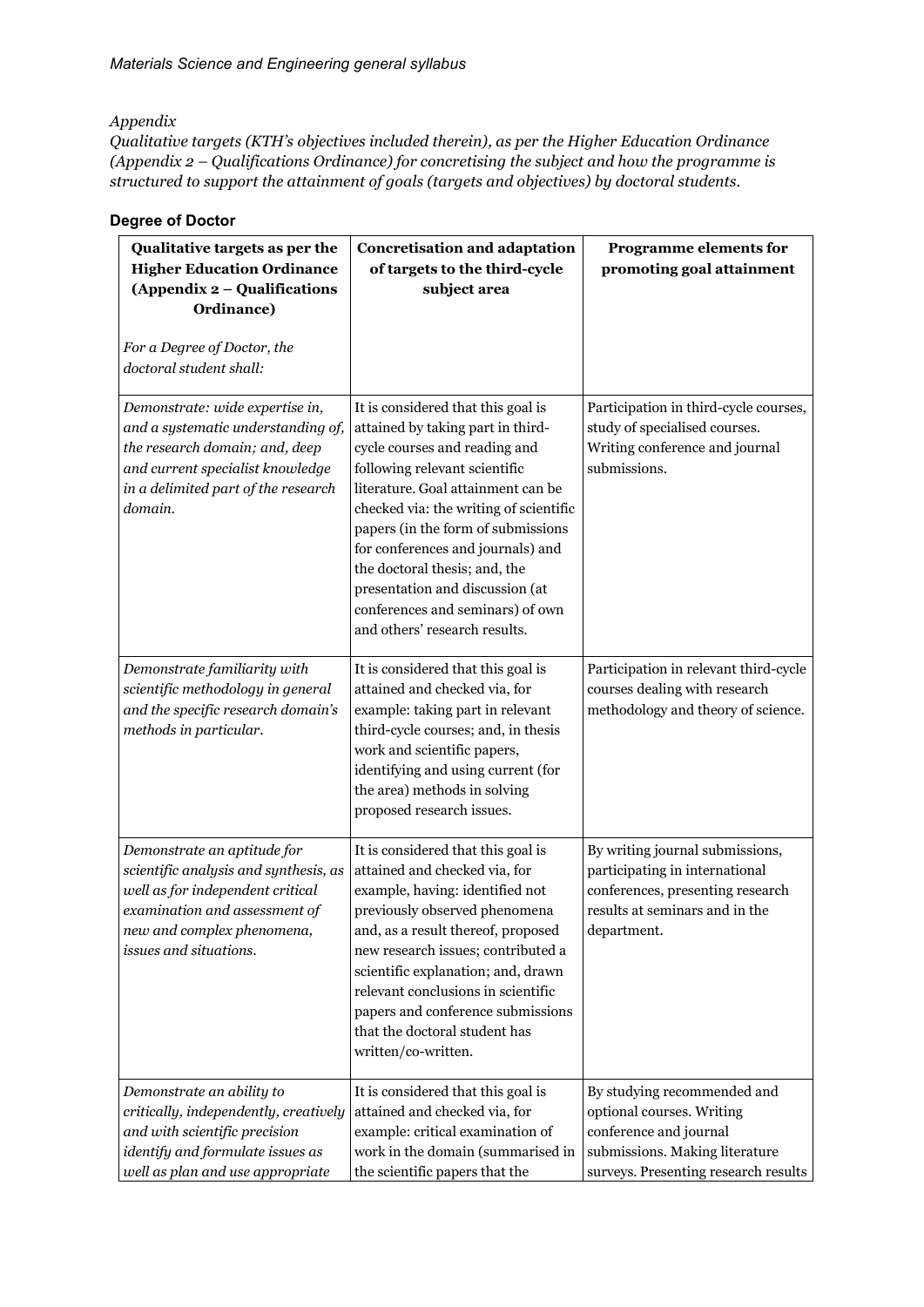| Qualitative targets as per the<br><b>Higher Education Ordinance</b><br>(Appendix 2 - Qualifications<br>Ordinance)<br>For a Degree of Doctor, the<br>doctoral student shall:                                                                            | <b>Concretisation and adaptation</b><br>of targets to the third-cycle<br>subject area                                                                                                                                                                                                                                            | Programme elements for<br>promoting goal attainment                                                                                                                                                                                     |
|--------------------------------------------------------------------------------------------------------------------------------------------------------------------------------------------------------------------------------------------------------|----------------------------------------------------------------------------------------------------------------------------------------------------------------------------------------------------------------------------------------------------------------------------------------------------------------------------------|-----------------------------------------------------------------------------------------------------------------------------------------------------------------------------------------------------------------------------------------|
| methods to conduct research and<br>other advanced assignments<br>within given time frames and<br>examine and evaluate this work.                                                                                                                       | doctoral student has written and in<br>the licentiate/doctoral thesis); and,<br>based on the foregoing knowledge,<br>appropriate choice of methodology<br>for solving proposed research<br>issues. The final assessment of goal<br>attainment here is made by the<br>examining committee at the public<br>defence of the thesis. | at seminars. Writing a doctoral<br>thesis.                                                                                                                                                                                              |
| Via a thesis, demonstrate an ability<br>to significantly contribute, through<br>own research, to knowledge<br>development.                                                                                                                             | It is considered that this goal is<br>attained and checked via a thesis<br>approved by an examining<br>committee.                                                                                                                                                                                                                | Approved thesis (following public<br>defence thereof).                                                                                                                                                                                  |
| Demonstrate an ability, in both<br>national and international<br>contexts, to authoritatively present<br>and discuss, orally and in writing,<br>research and research results in<br>dialogues with the scientific<br>community and society in general. | It is considered that this goal is<br>attained through presentations at<br>scientific national and international<br>conferences and seminars.                                                                                                                                                                                    | By writing and presenting<br>conference submissions nationally<br>and internationally. Writing<br>popular science papers in relevant<br>national journals.                                                                              |
| Demonstrate an ability to identify<br>further knowledge needs.                                                                                                                                                                                         | It is considered that this goal is<br>attained via the need for new<br>knowledge having been identified<br>and having led to proposals for new<br>research.<br>This is documented in scientific<br>papers and should be discussed in<br>the thesis.                                                                              | In connection with development of<br>the research project, writing<br>scientific papers and the thesis.                                                                                                                                 |
| Demonstrate the potential (within<br>research, education and other<br>advanced, professional contexts) to<br>contribute to societal development<br>and others' learning.                                                                               | It is considered that this goal is<br>attained via: teaching in first and<br>second-cycle education or in<br>company presentations; supervision<br>of degree projects; or, transferring<br>knowledge to any industrial<br>partners.                                                                                              | Recommended courses in teaching<br>and learning in higher education.<br>Recommended participation in the<br>department's first and second-cycle<br>study courses and programmes.<br>Supervising bachelor and master<br>degree projects. |
| Demonstrate intellectual<br>independence and scientific probity<br>as well as an ability to assess<br>research ethicality.                                                                                                                             | Intellectual independence is made<br>evident through the research<br>student's own initiatives being<br>clearly explained in the thesis.<br>Scientific probity is checked via, for<br>example, the plagiarism check to                                                                                                           | Discussion of the structuring of<br>research projects.<br>The research student's input is<br>presented in the thesis. Discussions<br>of ethical aspects. Plagiarism check.                                                              |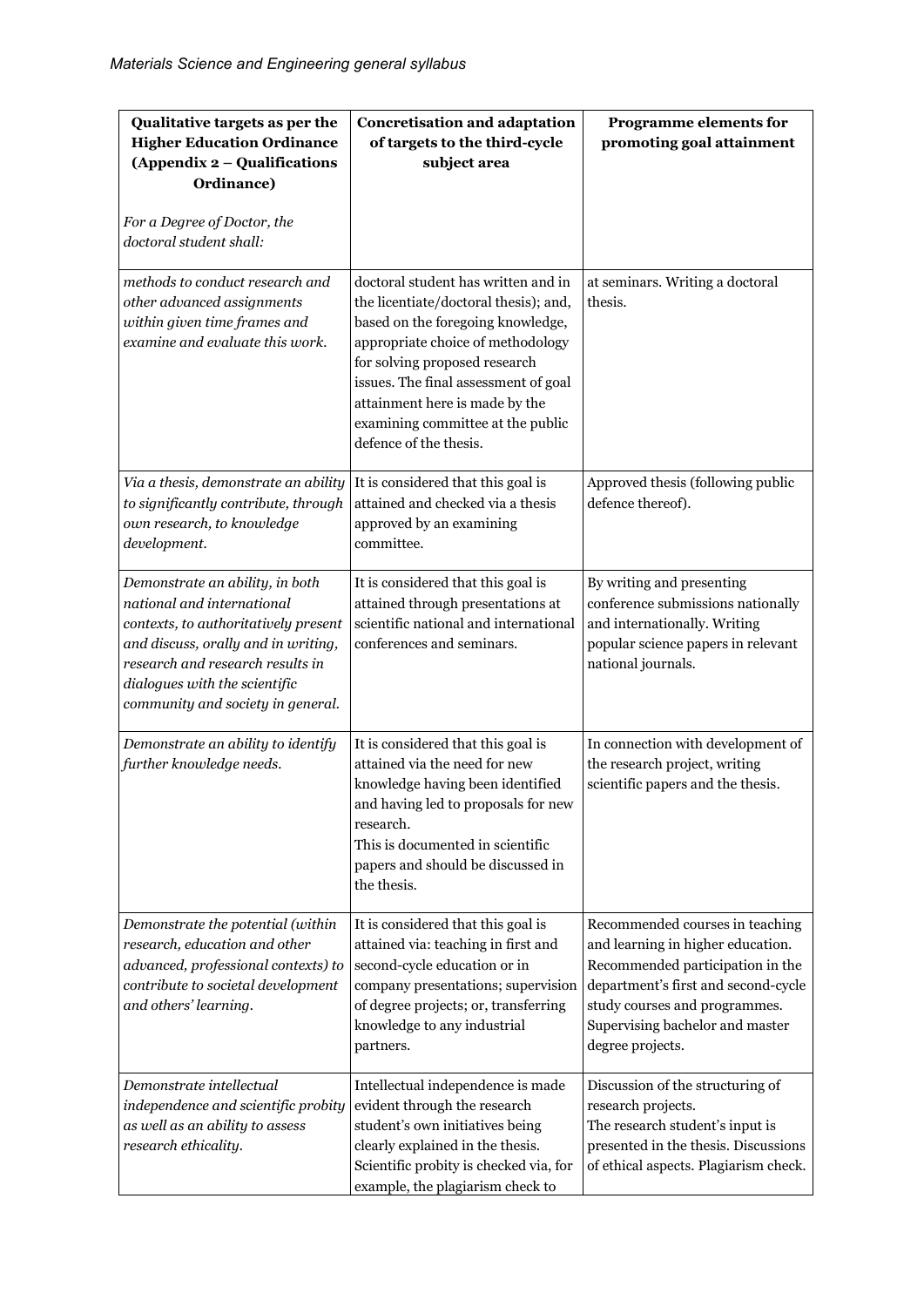| Qualitative targets as per the<br><b>Higher Education Ordinance</b><br>(Appendix 2 - Qualifications<br>Ordinance)<br>For a Degree of Doctor, the<br>doctoral student shall:                                        | <b>Concretisation and adaptation</b><br>of targets to the third-cycle<br>subject area                                                                                                                                                                                                                                                                                                                                                                                                                                                                                                                                                                     | <b>Programme elements for</b><br>promoting goal attainment                                                                                                                                                                                        |
|--------------------------------------------------------------------------------------------------------------------------------------------------------------------------------------------------------------------|-----------------------------------------------------------------------------------------------------------------------------------------------------------------------------------------------------------------------------------------------------------------------------------------------------------------------------------------------------------------------------------------------------------------------------------------------------------------------------------------------------------------------------------------------------------------------------------------------------------------------------------------------------------|---------------------------------------------------------------------------------------------------------------------------------------------------------------------------------------------------------------------------------------------------|
| Demonstrate specialised insight                                                                                                                                                                                    | which the thesis is subjected.<br>By taking part in and monitoring                                                                                                                                                                                                                                                                                                                                                                                                                                                                                                                                                                                        | By discussing, in research                                                                                                                                                                                                                        |
| into the possibilities and<br>limitations of the discipline, its<br>societal role and the responsibility<br>people bear for how it is used.                                                                        | discussions and debates in the local<br>scientific environment at the<br>department and in a wider context.                                                                                                                                                                                                                                                                                                                                                                                                                                                                                                                                               | seminars, the discipline's<br>possibilities and limitations and<br>monitoring debates at national and<br>international levels.                                                                                                                    |
| (KTH's objectives for ESD)<br>Demonstrate knowledge of, and an<br>ability to make, relevant<br>environmental and ethical<br>decisions in order to be able to<br>contribute to sustainable societal<br>development. | Doctoral students shall be<br>aware of how knowledge in<br>materials science and<br>engineering can be used to<br>contribute to the<br>development of an<br>ecologically, technically,<br>socially and economically<br>sustainable society. As an<br>element in the third-cycle<br>programme, each doctoral<br>student shall acquire<br>knowledge and insights of<br>and into sustainability issues,<br>in particular: questions<br>regarding the definition and<br>implications of sustainability;<br>and, the links to various<br>relevant factors when<br>planning, financing and<br>managing various materials-<br>based processes and<br>industries. | It is recommended that doctoral<br>students study courses in<br>sustainable development.<br>Doctoral students are encouraged,<br>to participate in external<br>conferences and seminars where<br>sustainable development issues are<br>discussed. |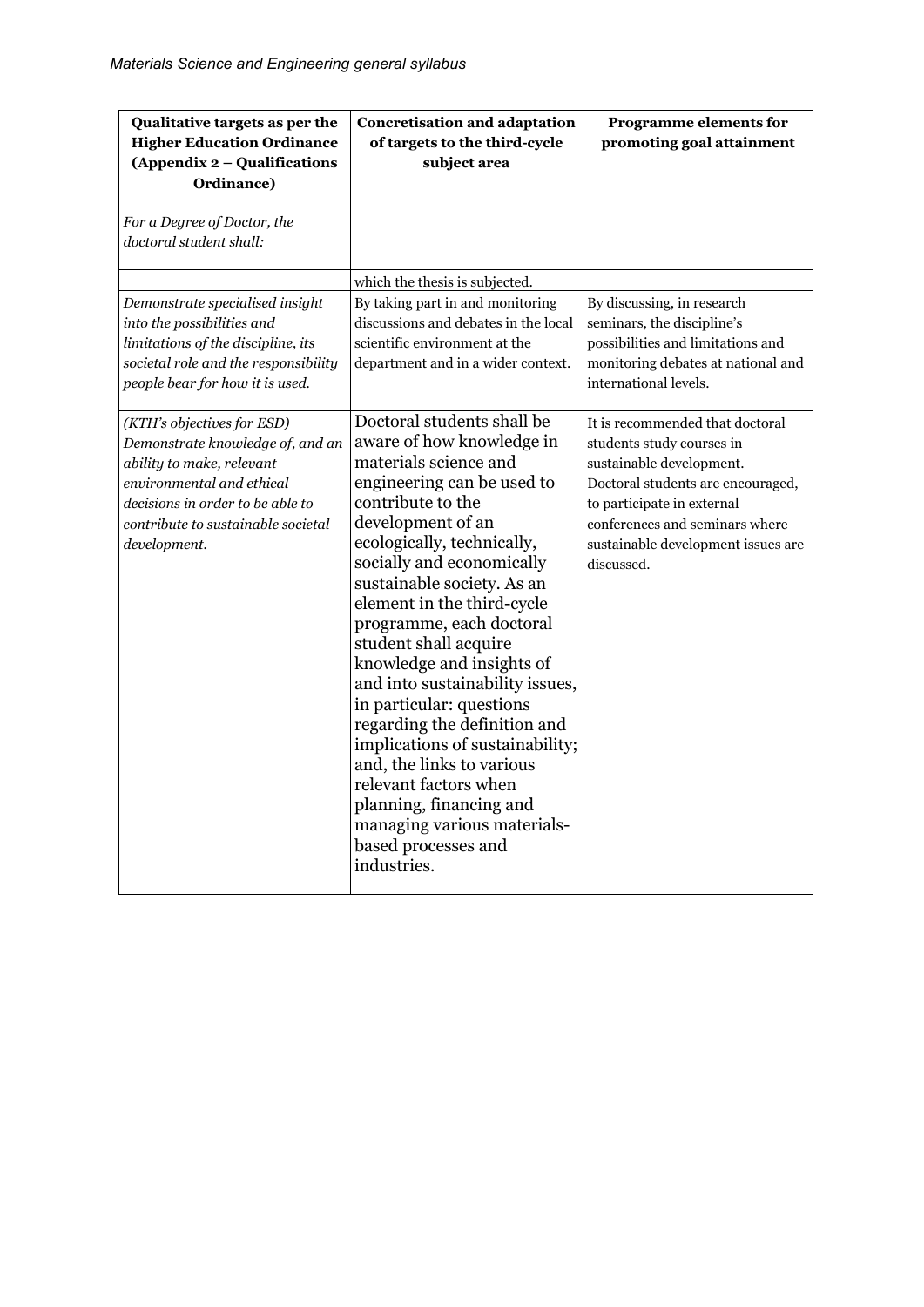## **Degree of Licentiate**

| Qualitative targets as per the<br><b>Higher Education Ordinance</b><br>(Appendix 2 - Qualifications<br>Ordinance)<br>For a Degree of Licentiate,<br>doctoral students shall:                                                                                                                                                                                                           | <b>Concretisation and adaptation</b><br>of targets to the third-cycle<br>subject area                                                                                                                                                                                                                                                                 | <b>Programme elements for</b><br>promoting goal attainment                                                                                                                                                                                                                                                     |
|----------------------------------------------------------------------------------------------------------------------------------------------------------------------------------------------------------------------------------------------------------------------------------------------------------------------------------------------------------------------------------------|-------------------------------------------------------------------------------------------------------------------------------------------------------------------------------------------------------------------------------------------------------------------------------------------------------------------------------------------------------|----------------------------------------------------------------------------------------------------------------------------------------------------------------------------------------------------------------------------------------------------------------------------------------------------------------|
| Demonstrate knowledge and<br>understanding in the research<br>domain (current specialist<br>knowledge in a delimited part of<br>this included therein) and<br>specialised knowledge of scientific<br>methodology in general and the<br>specific research domain's methods<br>in particular.                                                                                            | It is considered that this goal is<br>attained via: taking part in third-<br>cycle courses; monitoring relevant<br>scientific literature; and, identifying<br>and using current methods.                                                                                                                                                              | Participation in: third-cycle<br>courses; and, relevant third-cycle<br>courses dealing with research<br>methodology. Writing scientific<br>papers, conference submissions<br>and the licentiate dissertation.<br>Presenting and discussing own and<br>others' research results at<br>conferences and seminars. |
| Demonstrate an ability to<br>critically, independently, creatively<br>and with scientific precision<br>identify and formulate issues as<br>well as plan and use appropriate<br>methods to conduct a limited<br>research project and other<br>advanced assignments within<br>given time frames and, thereby, to<br>contribute to knowledge<br>development and to evaluate this<br>work. | It is considered that this goal is<br>attained and checked via: critical<br>examination of earlier work in the<br>area (as summarised in literature<br>studies written by the doctoral<br>student and in the licentiate<br>dissertation); new research issues<br>proposed; and, based on the<br>foregoing knowledge, continuation<br>recommendations. | By studying recommended and<br>optional courses. Writing<br>conference and journal<br>submissions. Making literature<br>studies. Presenting research results<br>at seminars. Writing the licentiate<br>dissertation.                                                                                           |
| Demonstrate an ability, in both<br>national and international<br>contexts, to present and discuss,<br>orally and in writing, research and $ $ conferences and seminars. It is<br>research results in dialogues with<br>the scientific community and<br>society in general.                                                                                                             | It is considered that this goal is<br>attained via, for example,<br>presentations at scientific<br>considered that it is checked via an<br>academic paper that is discussed at<br>a licentiate seminar and approved<br>by an examiner.                                                                                                                | By presenting: research results at<br>scientific conferences and<br>seminars; and, the licentiate<br>dissertation at the licentiate<br>seminar.                                                                                                                                                                |
| Demonstrate the skills necessary to<br>independently participate in<br>research and development work<br>and to work independently in other<br>advanced operations.                                                                                                                                                                                                                     | It is considered that this goal is<br>attained via, for example:<br>identifying the need for new<br>knowledge and formulating<br>proposals for new research; and, the<br>transferring of knowledge to any<br>industrial partners. This is<br>documented in scientific papers and<br>should be discussed in the licentiate<br>dissertation.            | By presenting: own research results<br>at scientific conferences and<br>industrial partners; and, the<br>licentiate dissertation at the<br>licentiate seminar.                                                                                                                                                 |
| Demonstrate an ability to assess                                                                                                                                                                                                                                                                                                                                                       | It is considered that this goal is                                                                                                                                                                                                                                                                                                                    | Discussion of the structuring of                                                                                                                                                                                                                                                                               |